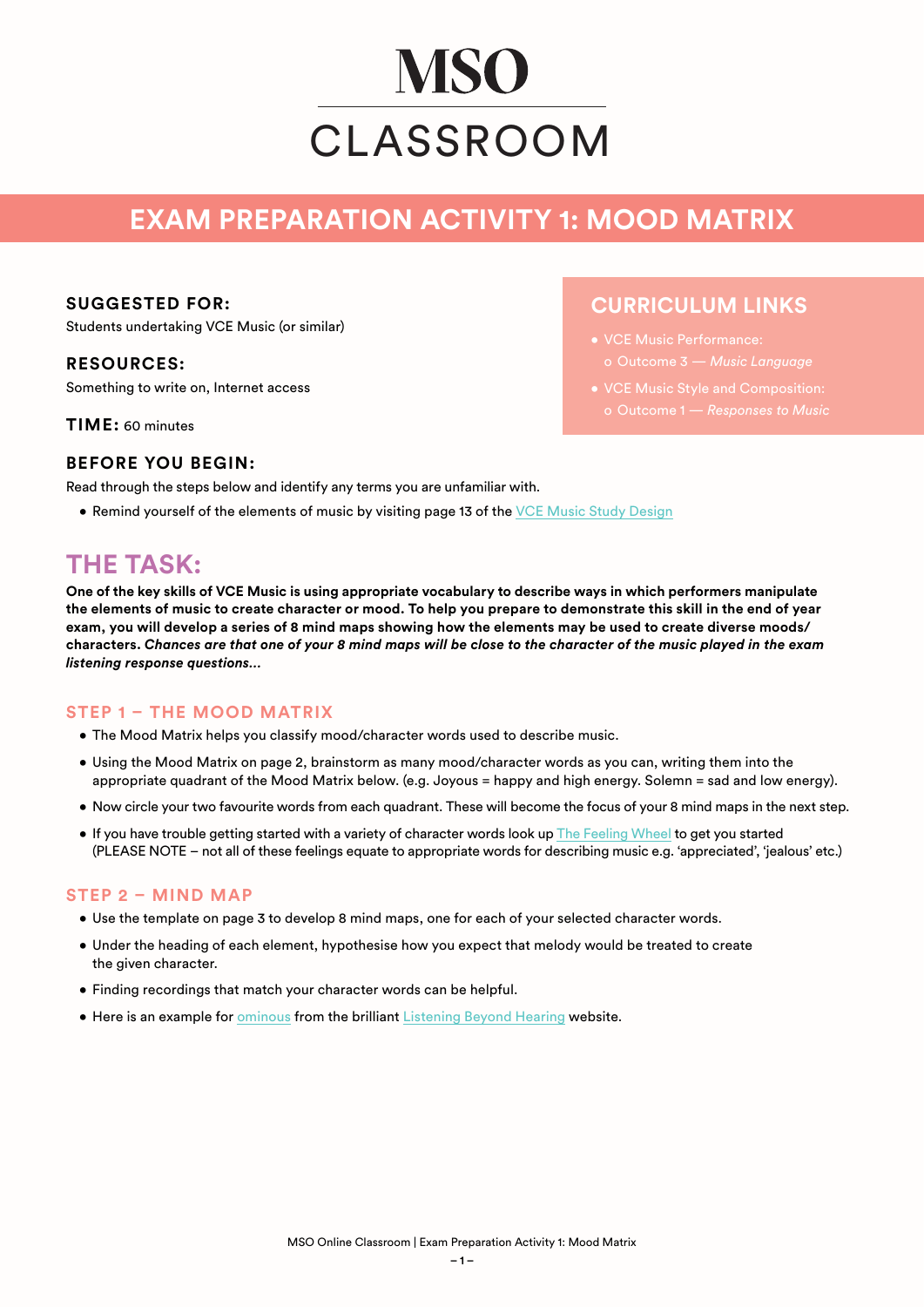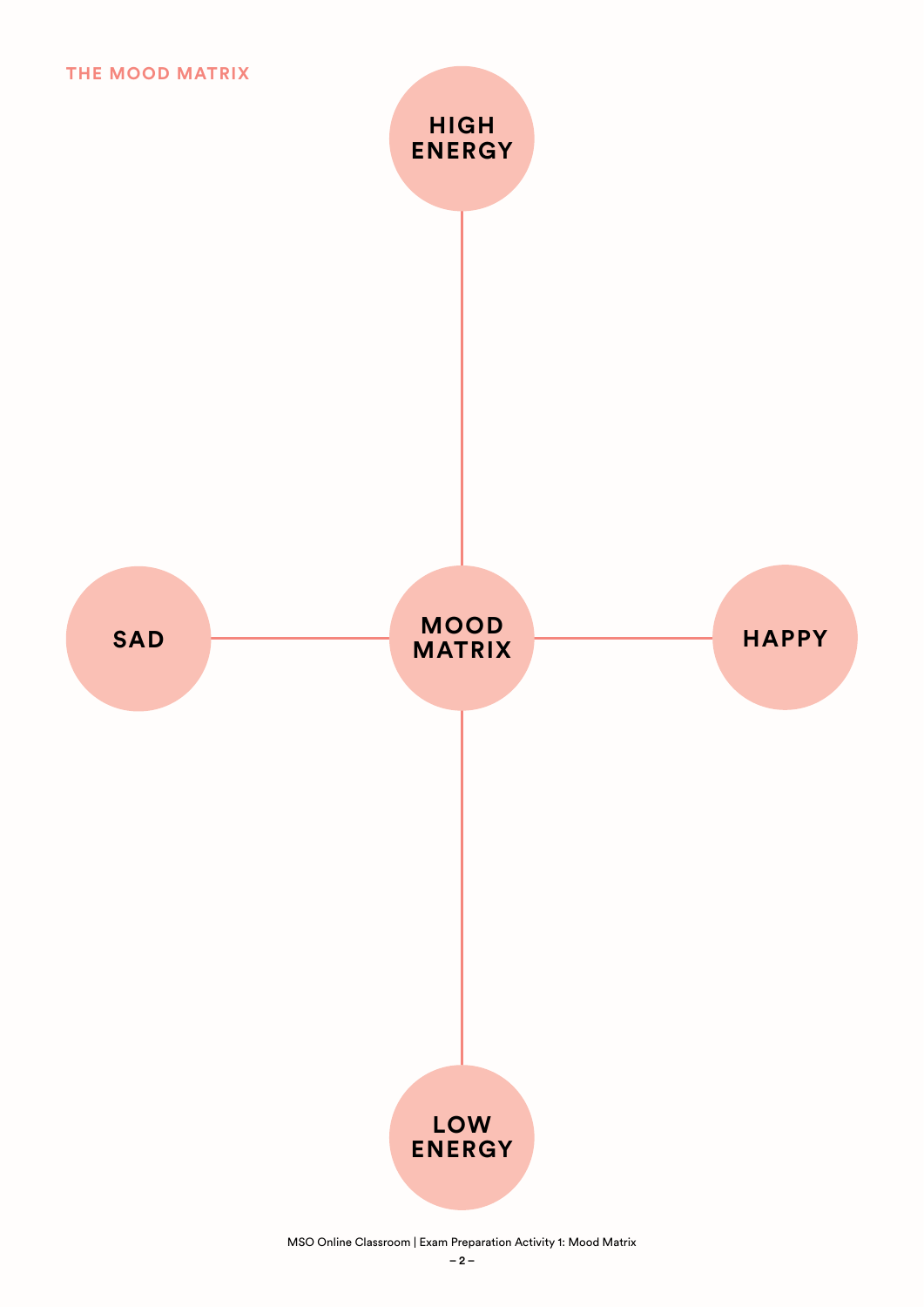#### **MIND MAP**

| <b>DYNAMICS</b><br><b>IMPROVISATION,</b><br><b>EMBELLISHMENT,</b><br><b>ORNAMENTATION</b><br><br><b>TONE COLOUR</b><br><b>TEXTURE</b><br><b>CHARACTER</b><br><b>WORD</b> |
|--------------------------------------------------------------------------------------------------------------------------------------------------------------------------|
|                                                                                                                                                                          |
|                                                                                                                                                                          |
|                                                                                                                                                                          |
|                                                                                                                                                                          |
|                                                                                                                                                                          |
|                                                                                                                                                                          |
|                                                                                                                                                                          |
|                                                                                                                                                                          |
|                                                                                                                                                                          |
|                                                                                                                                                                          |
|                                                                                                                                                                          |
|                                                                                                                                                                          |
|                                                                                                                                                                          |
|                                                                                                                                                                          |
|                                                                                                                                                                          |
|                                                                                                                                                                          |
|                                                                                                                                                                          |
|                                                                                                                                                                          |
|                                                                                                                                                                          |
|                                                                                                                                                                          |
|                                                                                                                                                                          |
|                                                                                                                                                                          |
|                                                                                                                                                                          |
|                                                                                                                                                                          |
|                                                                                                                                                                          |
| <b>METER, TEMPO</b><br><b>TONALITY &amp;</b>                                                                                                                             |
| & RHYTHM<br><b>HARMONY</b>                                                                                                                                               |
| <br>                                                                                                                                                                     |
|                                                                                                                                                                          |
| <br>                                                                                                                                                                     |
|                                                                                                                                                                          |
| <br><br><b>BLEND &amp; BALANCE</b><br><b>MELODY</b>                                                                                                                      |
|                                                                                                                                                                          |
|                                                                                                                                                                          |
|                                                                                                                                                                          |
| <br>                                                                                                                                                                     |
| <br>                                                                                                                                                                     |
|                                                                                                                                                                          |
|                                                                                                                                                                          |

MSO Online Classroom | Exam Preparation Activity 1: Mood Matrix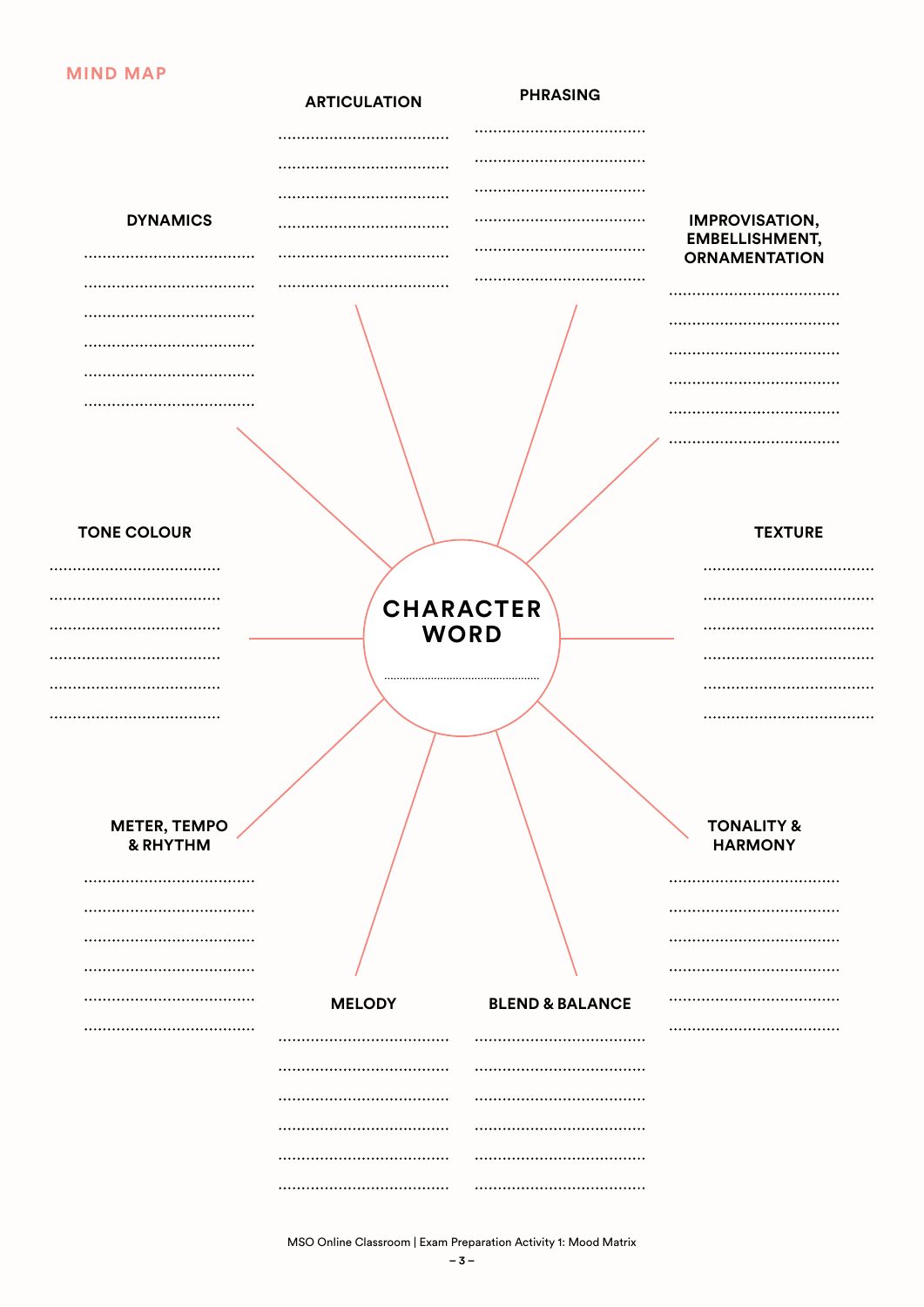### **REFLECTION**

- Arrange your character words in a hierarchy from most **aggressive** to **serene**.
	- o How did you decide on the order?
	- o What do you notice about each individual element when you follow the hierarchy from aggressive to serene?
	- o Which elements have the most significant impact on the creation of character?
- Which elements did you find easiest to write about?

## **PRACTICAL APPLICATION**

- Choose your favourite melody (perhaps something from your end of year performance program or a simple children's song) and manipulate the elements as you have described them in your mind maps to develop 8 very different performances.
- Record your favourites and send them to [schools@mso.com.au](mailto:schools%40mso.com.au?subject=) and your friends and family too.

*These resources have been devised by James Le Fevre for exclusive use in MSO Online Classroom. Reproduction without permission prohibited and totally not cool.*